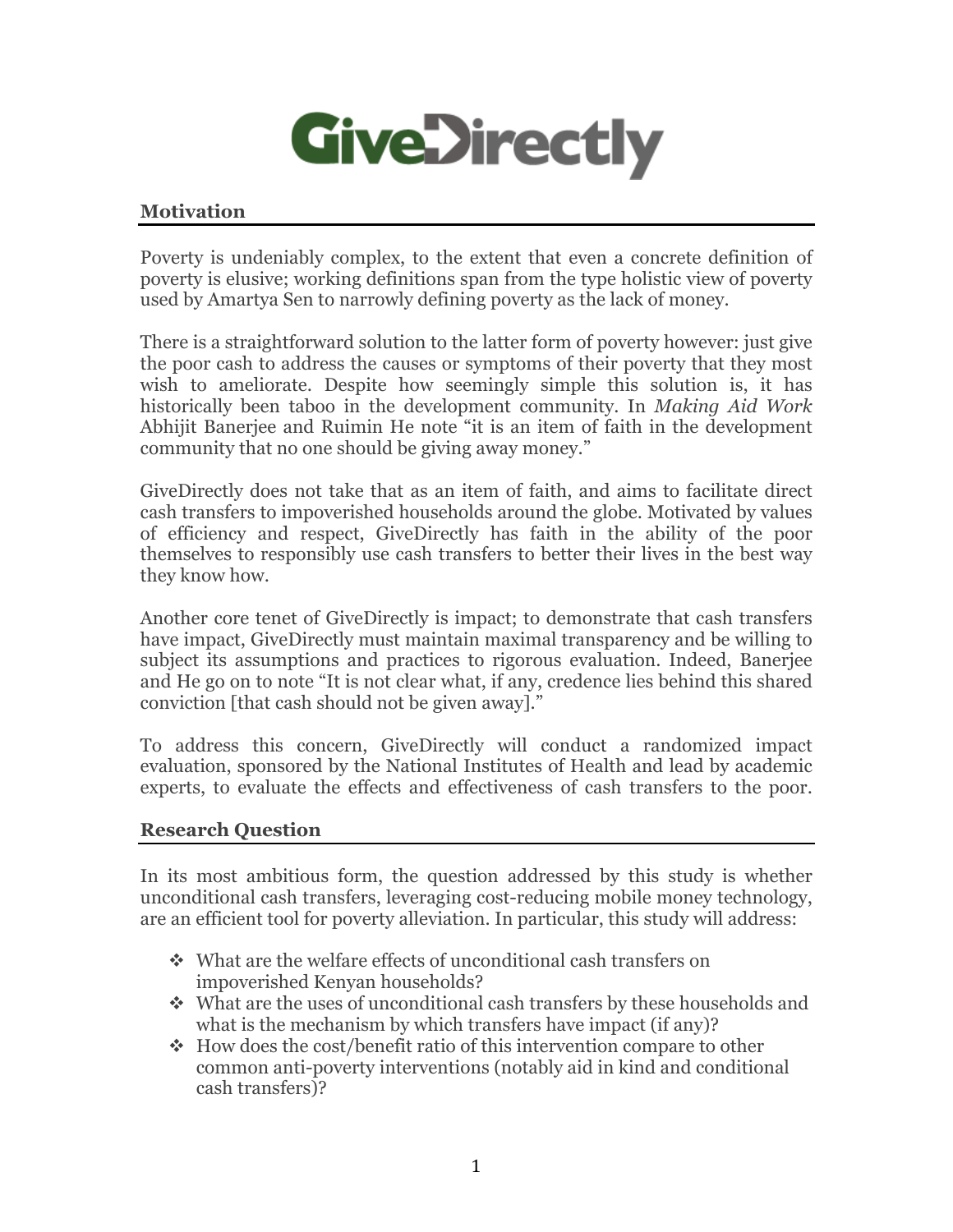- $\cdot$  How does the structure of cash aid (lump sum vs. flow income) affect costs and benefits of cash transfers?
- $\div$  How does the targeting of cash transfers within the household (to men or women) affect the uses and impacts of cash transfers?

### **Study Design**

To credibly establish a causal relationship between unconditional cash transfers and any changes in welfare, this study will randomly assign households to receive transfers. This methodology eliminates selection bias and ensures that the study obtains internally consistent, causal impact estimates. To establish a credible control group, the research team will identify a larger sample than the number of households to which GiveDirectly currently plans to extend unconditional cash transfers. From this sample, actual recipients will be randomly selected to ensure comparability between the recipients and the control group.

The study will take place in rural Kenya; in the Rarieda District of western Kenya, which is one of the most impoverished regions of the country (Kenya National Bureau of Statistics, Kenya Poverty Atlas). Approximately 1,000 impoverished households (the exact figure will depend on the number of transfers GiveDirectly is able to make) will be identified as eligible for transfers, with eligibility determined by the household residing in a home made of mud, grass and other non-solid materials.

Half of these households, determined randomly, will receive a cash grant of approximately \$200, a meaningful sum in this context, delivered electronically through Kenya's M-Pesa system. The choice of how to spend these transfers will be left to recipient households, allowing them to use it to meet their most pressing needs.

The distribution of cash raises a number of practical and theoretical questions that may interact significantly with the effects of unconditional cash assistance to the poor. For example, should transfers be made to the primary male or female in the household? Or should the money be given all at once or in regular installments?

Existing evidence suggests that the gender of the recipient does determine how money is spent; women tend to spend more money on children, but men may be better able to invest cash.<sup>1</sup> There is also evidence that poor households outside the formal financial system have difficulty managing irregular cash flows, or exercising self-control in saving and spending.2 On the other hand, lump sum

<sup>&</sup>lt;sup>1</sup> Esther Duflo (2003) "Grandmothers and Granddaughters: Old-Age Pensions and Intrahousehold Allocation in South Africa", World Bank Economic Review}, 17(1); De Mel, Suresh, David McKenzie and Christopher Woodruff (2008) "Returns to capital: Results from a randomized experiment", Quarterly Journal of Economics, 123(4).

 $^2$  Ashraf, N., D. Karlan, and W. Yin (2006). Tying Odysseus to the mast: Evidence from a commitment savings product in the Philippines. The Quarterly Journal of Economics 121(2).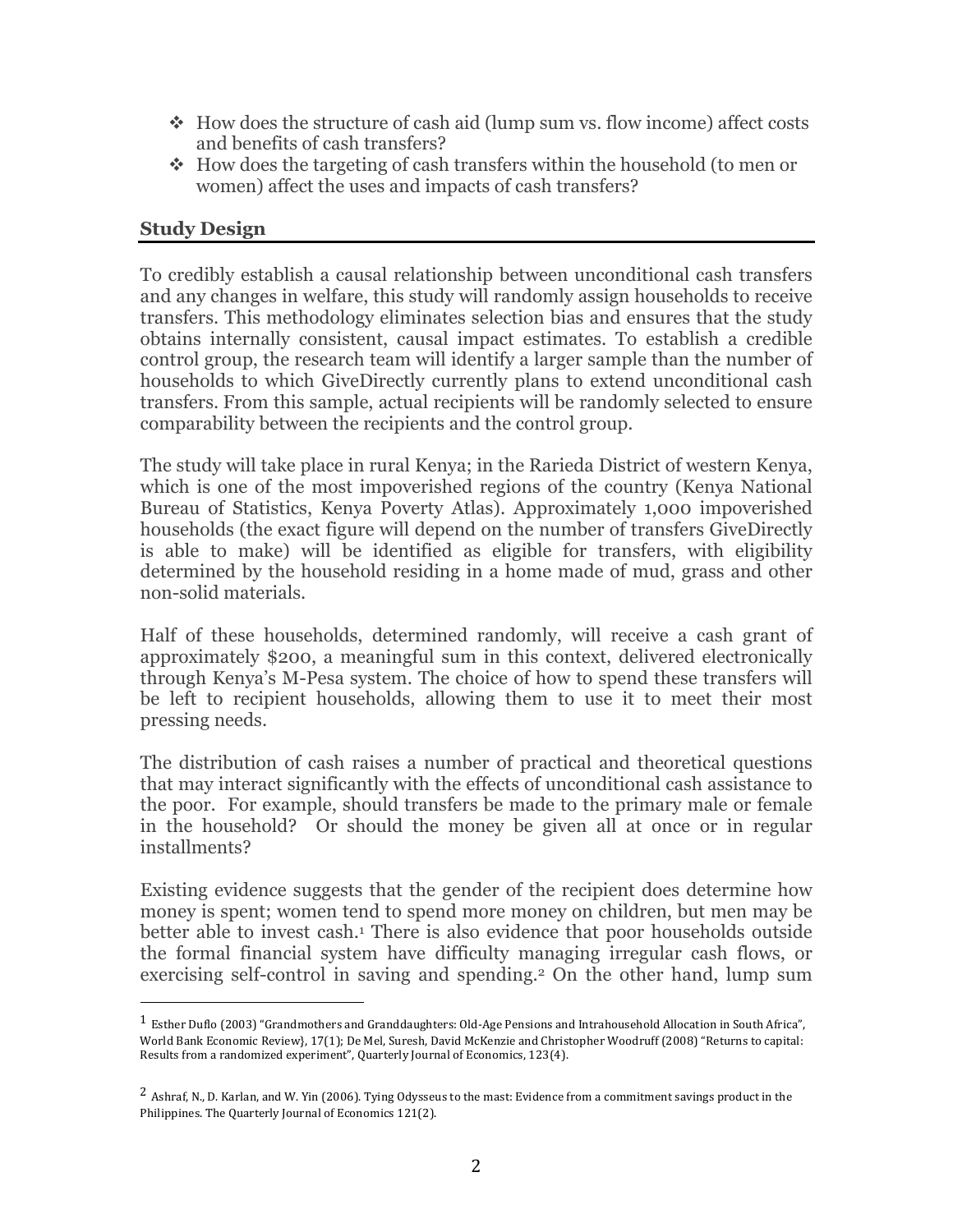transfers may enable large single investments that raise future income (such as livestock or sewing machines).

To answer these questions, and maximize GiveDirectly's impact, the study will randomize who in the household receives the transfer and the frequency of the transfer (holding total transfer size constant). Again, randomization ensures that any difference in impacts found along these dimensions is directly attributable to the differential effect of cash given to the man or woman in the household or the frequency of transfers.

The table below summarizes the study design.

| Control, no transfers $(n=500)$ .                                                |                                                                               |
|----------------------------------------------------------------------------------|-------------------------------------------------------------------------------|
| Single <b>lump sum</b> transfer to<br>primary female in household<br>$(n=125)$ . | <b>Monthly transfers to primary</b><br><b>female</b> in household $(n=125)$ . |
| Single lump sum transfer to<br>primary male in household<br>$(n=125)$ .          | <b>Monthly transfers to primary</b><br><b>male</b> in household $(n=125)$ .   |

By comparing how measures of poverty, and other metrics, differ between each of the cells above after transfers have been made, the study will offer robust estimates on the impact of unconditional cash transfers, and the interaction of such effects with gender and frequency of transfer.

# **Data Collection and Metrics**

In order to understand the impact of unconditional cash transfers on welfare, it is crucial to have robust and relevant outcome measures to analyze. To that end, the research team will conduct a detailed household survey among all households identified as eligible to receive a transfer (whether or not the actually do). This survey will capture standard metrics used to evaluate anti-poverty programs and household welfare, including: income sources, investment, consumption, food security, school enrollment status of children, mental and physical health and outlook for the future. It will also capture demographic information and include various specialized modules (see Appendix).

This information will be collected firstly at baseline, before transfers have been made. This information improves statistical power for the research design as well as allowing us to scientifically evaluate how the impact of transfers varies with demographic characteristics; for example, whether transfers have different effects for households with young children, elderly individuals, those with experience managing small enterprises, etc. Evaluating heterogeneous effects may allow GiveDirectly to maximize impact further through careful targeting.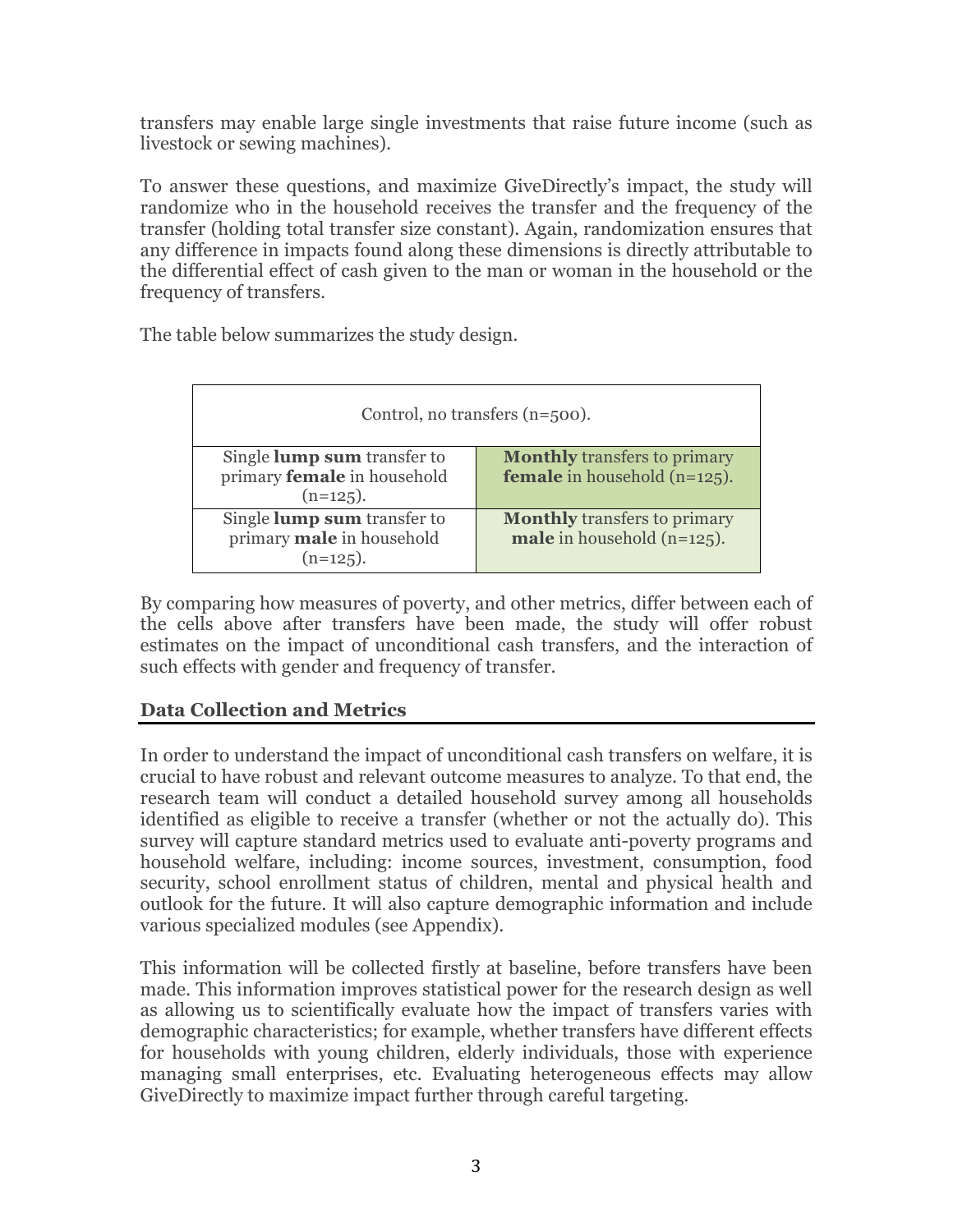Since we expect transfers to have relatively rapid effects on household activity and welfare, we will survey households again 6 months after transfers have been made. Comparing households that received transfers to the others in this survey will provide short-term impact estimates of unconditional cash transfers.

A second round of surveying will take place one year after transfers have been made in order to assess the longer-term impacts and evaluate whether investment facilitated by the transfers elevates future income.

In the interim period, we will conduct short regular surveys. The purpose of these surveys is to compliment the "snapshot" provided by endline surveys conducted at fixed future points, providing a picture of the evolution of the impact of unconditional cash transfers.

While the metrics captured in this survey are commonly used to evaluate welfare, they are imperfect in that they capture only a single dimension of poverty (such as income, health or education). In order to understand the impact of transfers on a welfare metric that might be affected by changes in any of the individual welfare measures analyzed in the baseline, we will consider the overall psychological health, stress levels and happiness of respondents.

The survey includes a variety of standard psychological questionnaires designed to measure stress and happiness. We will also employ novel neurobiological measures of stress – in particular, salivary cortisol levels – to assess the aggregate welfare impact of transfers. At the baseline and each follow up survey we will measure cortisol levels in saliva (a harmless and easy procedure), allowing us to measure the effect of providing direct assistance to impoverished households on the stress levels experienced by recipients.

Finally, to inform and add to the findings from the quantitative measures we will also collect a variety of qualitative data, through focus groups and informal interviews with recipients. Also, since there may be spillover effects to the village (for example as recipients spend transfers at local shops) we will conduct surveys to understand how transfers affect the community at large.